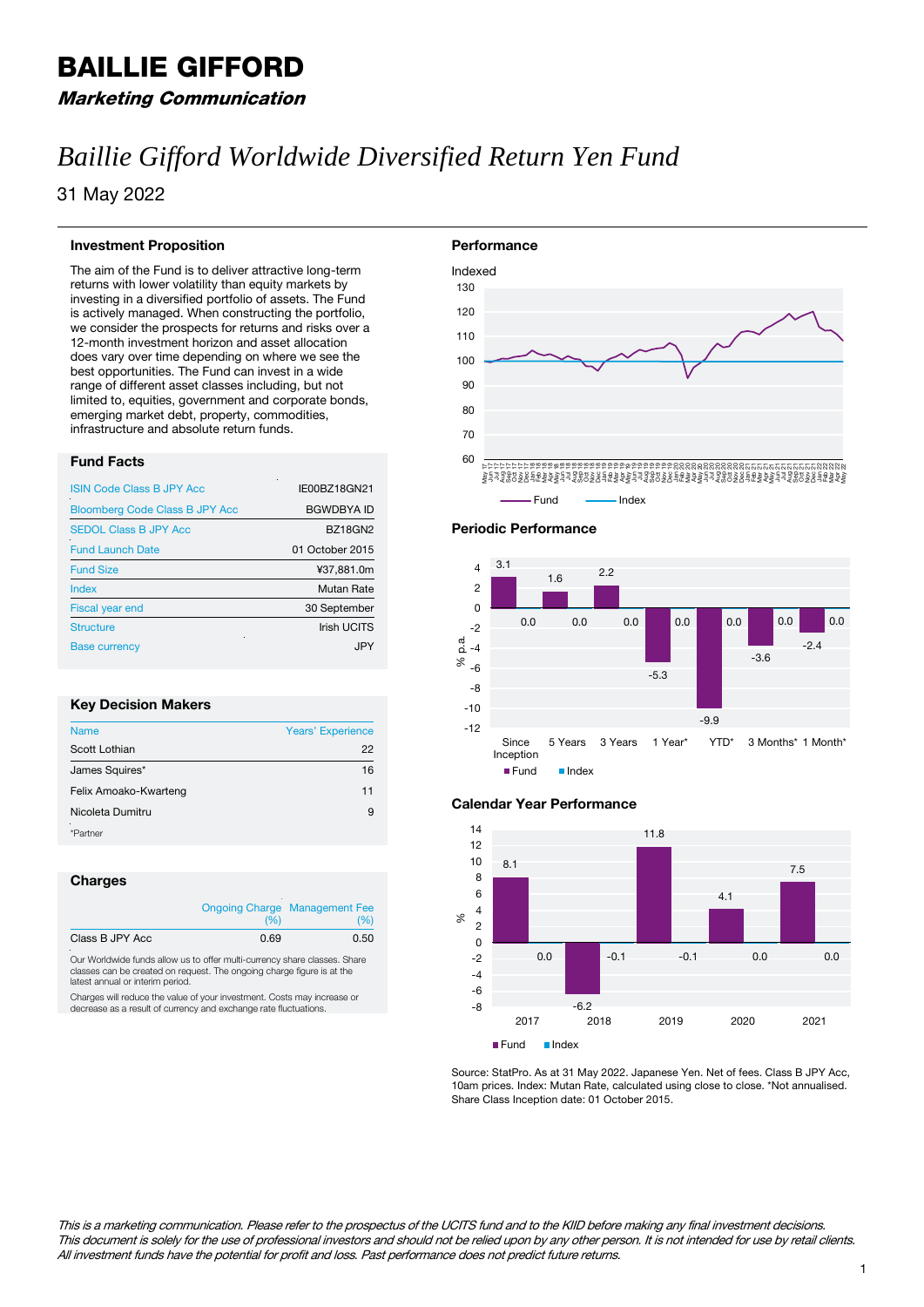#### **Asset Allocation**



|                |                                             | %    |
|----------------|---------------------------------------------|------|
| $\mathbf{1}$   | <b>Listed Equities</b>                      | 22.8 |
| $\overline{2}$ | Property                                    | 10.1 |
| 3              | <b>High Yield Credit</b>                    | 8.5  |
| $\overline{4}$ | <b>Investment Grade Bonds</b>               | 1.0  |
| 5              | <b>Structured Finance</b>                   | 5.5  |
| 6              | Commodities                                 | 3.0  |
| 7              | <b>Emerging Market Bonds Local Currency</b> | 3.2  |
| 8              | <b>Emerging Market Bonds Hard Currency</b>  | 3.1  |
| 9              | Infrastructure                              | 20.5 |
| 10             | <b>Government Bonds</b>                     | 5.5  |
| 11             | <b>Absolute Return</b>                      | 12.1 |
| 12             | <b>Active Currency</b>                      | 0.5  |
| 13             | <b>Cash and Equivalents</b>                 | 4.3  |
|                |                                             |      |

When calculating the asset class weightings, all futures positions are included a 0% weight.

By investing in the Fund you own shares in the Fund. You do not have ownership or control of the underlying assets such as the stocks and shares of the companies that make up the portfolio as these are owned by the Fund.

#### **Discrete Performance**

| Index $(\%)$ | N/A                      | N/A                      | N/A                                     | N/A                      | $-0.0$                   |
|--------------|--------------------------|--------------------------|-----------------------------------------|--------------------------|--------------------------|
| Fund Net (%) | N/A                      | N/A                      | N/A                                     | N/A                      | 10.3                     |
|              | 31/03/13                 | 31/03/14                 | 31/03/15                                | 31/03/16                 | 31/03/17                 |
|              |                          |                          | 31/03/12- 31/03/13- 31/03/14- 31/03/15- |                          | 31/03/16                 |
| Index $(\%)$ | $-0.1$                   | $-0.1$                   | $-0.0$                                  | $-0.0$                   | $-0.0$                   |
| Fund Net (%) | 5.0                      | $-0.5$                   | $-8.6$                                  | 19.1                     | 1.6                      |
|              | $31/03/17$ -<br>31/03/18 | $31/03/18$ -<br>31/03/19 | $31/03/19 -$<br>31/03/20                | $31/03/20 -$<br>31/03/21 | $31/03/21 -$<br>31/03/22 |
|              |                          |                          |                                         |                          |                          |

#### **Top Ten Holdings**

|                | <b>Holdings</b>                                                          | % of Total Assets |
|----------------|--------------------------------------------------------------------------|-------------------|
|                | <b>Baillie Gifford Cyclical Recovery Equity</b>                          | 5.0               |
| 2              | Fair Oaks Senior CLO Note                                                | 3.7               |
| 3              | <b>Baillie Gifford Emerging Markets Leading</b><br><b>Companies Fund</b> | 3.3               |
| $\overline{4}$ | Baillie Gifford Emerging Markets Bond Fund                               | 3.2               |
| 5              | Citigroup Volatility Carry ETN (c)                                       | 3.0               |
| 6              | Blackrock Asian High Yield Bond Fund                                     | 2.7               |
| 7              | Baillie Gifford Worldwide Sustainable Emerging<br>Markets Bond Fund      | 2.7               |
| 8              | <b>Baillie Gifford European Fund</b>                                     | 2.2               |
| 9              | <b>BAML Commodity Carry ETN (c)</b>                                      | 2.2               |
| 10             | Ashmore Asian High Yield Bond Fund Acc                                   | 2.1               |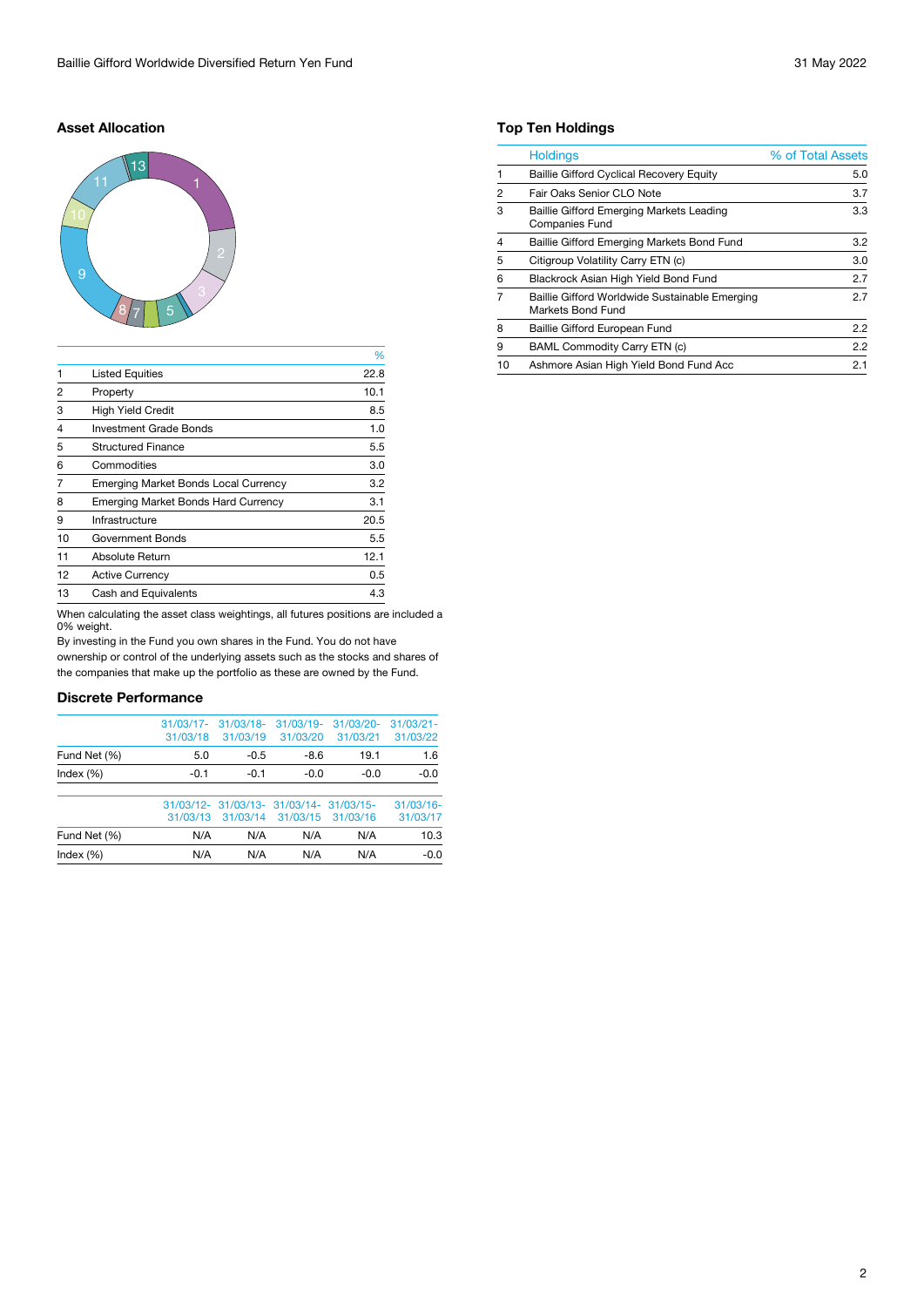#### **Risks and Additional Information**

The Fund is a sub-fund of Baillie Gifford Worldwide Funds PLC which is an established umbrella fund. Its Investment Manager and Distributor is Baillie Gifford Investment Management (Europe) Limited ("BGE"). This document does not provide you with all the facts that you need to make an informed decision about investing in the Fund. Further details of the risks associated with investing in the Fund can be found in the Key Investor Information Document (KIID), or the Prospectus. A Prospectus is available for Baillie Gifford Worldwide Funds plc (the Company) in English, French and German. Key Investor Information Documents (KIIDs) are available for each share class of each of the sub-funds of the Company and in one of the official languages of each of the EU Member States into which each sub-fund has been notified for marketing under the Directive 2009/65/EC (the UCITS Directive). These can be obtained from bailliegifford.com. In addition, a summary of investor rights is available from bailliegifford.com. The summary is available in English.

The sub-funds of the Company are currently notified for marketing into a number of EU Member States under the UCITS Directive. The Company can terminate such notifications for any share class and/or sub-fund of the Company at any time using the process contained in Article 93a of the UCITS Directive.

Nothing in the document should be construed as advice and it is therefore not a recommendation to buy or sell shares.

The ongoing charges figure is based on actual expenses for the latest financial period. Where the share class has been launched during the financial period and / or expenses during the period are not representative, an estimate of expenses may have been used instead. It may vary from year to year. It excludes the costs of buying and selling assets for the Fund although custodian transaction costs are included. Where a share class has not been seeded an estimate of expenses has been used.

This document contains information on investments which does not constitute independent research. Accordingly, it is not subject to the protections afforded to independent research and Baillie Gifford and its staff may have dealt in the investments concerned. It is classified as advertising in Switzerland under Art 68 of the Financial Services Act ("FinSA").

This document is issued by Baillie Gifford Overseas Limited ("BGO") which provides investment management and advisory services to non-UK clients. BGO is wholly owned by Baillie Gifford & Co. Both are authorised and regulated in the UK by the Financial Conduct Authority. BGO is registered with the SEC in the United States of America, and is licensed with the Financial Sector Conduct Authority in South Africa as a Financial Services Provider. The Fund is authorised in Ireland and regulated by the Central Bank of Ireland.

BGE provides investment management and advisory services to European (excluding UK) clients. It was incorporated in Ireland in May 2018. BGE is authorised by the Central Bank of Ireland as an AIFM under the AIFM Regulations and as a UCITS management company under the UCITS Regulation. BGE is also authorised in accordance with Regulation 7 of the AIFM Regulations, to provide management of portfolios of investments, including Individual Portfolio Management ('IPM') and Non-Core Services. BGE has been appointed as UCITS management company to the following UCITS umbrella company; Baillie Gifford Worldwide Funds plc. Through its MiFID passport, it has established Baillie Gifford Investment Management (Europe) Limited (Frankfurt Branch) to market its investment management and advisory services and distribute Baillie Gifford Worldwide Funds plc in Germany. Similarly, it has established Baillie Gifford Investment Management (Europe) Limited (Amsterdam Branch) to market its investment management and advisory services and distribute Baillie Gifford Worldwide Funds plc in The Netherlands. Baillie Gifford Investment Management (Europe) Limited also has a representative office in Zurich, Switzerland pursuant to Art. 58 of the Federal Act on Financial Institutions ("FinIA"). The representative office is authorised by the Swiss Financial Market Supervisory Authority (FINMA). The representative office does not constitute a branch and therefore does

not have authority to commit Baillie Gifford Investment Management (Europe) Limited.

Baillie Gifford Asia (Hong Kong) Limited 柏基亞洲(香港)有限公司 ("BGA") holds a Type 1 and a Type 2 licence from the Securities and Futures Commission of Hong Kong to market and distribute Baillie Gifford's range of collective investment schemes to professional investors in Hong Kong. Baillie Gifford International LLC was formed in Delaware in 2005 and is registered with the SEC. It is the legal entity through which BGO provides client service and marketing functions in North America.

Baillie Gifford International LLC, BGE and BGA are a wholly owned subsidiaries of Baillie Gifford Overseas Limited.

All information is sourced from Baillie Gifford & Co. All amounts in share class currency and as at the date of the document unless otherwise stated. All figures are rounded, so any totals may not sum.

The Fund does not guarantee positive returns. It aims to limit the extent of loss in any short term period to a lower level than equities. Investment markets can go down as well as up and market conditions can change rapidly. The value of an investment in the Fund, and any income from it, can fall as well as rise and investors may not get back the amount invested.

The specific risks associated with the Fund include:

Market values for illiquid securities which are difficult to trade, or value less frequently than the Fund, such as holdings in weekly or monthly dealt funds, may not be readily available. There can be no assurance that any value assigned to them will reflect the price the Fund might receive upon their sale.

Investment in vehicles which themselves invest in a range of assets described previously which may become illiquid may not be easily converted into cash when required.

Custody of assets, particularly in emerging markets, involves a risk of loss if a custodian becomes insolvent or breaches duties of care.

The Fund invests in emerging markets where difficulties in dealing, settlement and custody could arise, resulting in a negative impact on the value of your investment.

Bonds issued by companies and governments may be adversely affected by changes in interest rates, expectations of inflation and a decline in the creditworthiness of the bond issuer. The issuers of bonds in which the Fund invests, particularly in emerging markets, may not be able to pay the bond income as promised or could fail to repay the capital amount.

Investments may be made directly in hedge funds or, through specific investment vehicles into property, infrastructure and commodities. Returns from these investments are sensitive to various factors which may include interest and exchange rates, economic growth prospects and inflation, the occurrence of natural disasters, and the cost and availability of gearing (debt finance).

The Fund has exposure to foreign currencies and changes in the rates of exchange will cause the value of any investment, and income from it, to fall as well as rise and you may not get back the amount invested.

Derivatives may be used to obtain, increase or reduce exposure to assets and may result in the Fund being leveraged. This may result in greater movements (down or up) in the price of shares in the Fund. It is not our intention that the use of derivatives will significantly alter the overall risk profile of the Fund.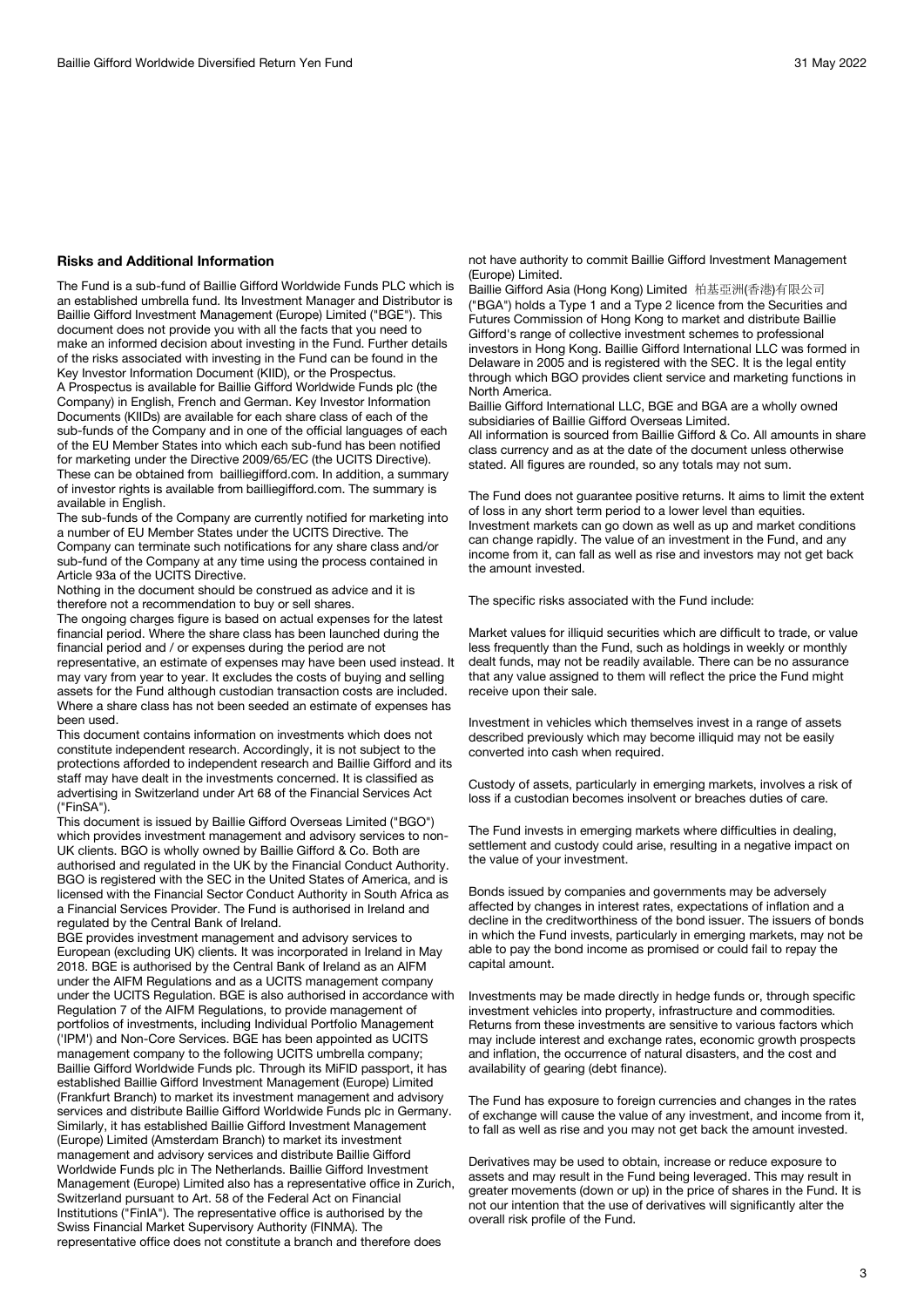The Fund's share price can be volatile due to movements in the prices of the underlying holdings and the basis on which the Fund is priced.

Further details of the risks associated with investing in the Fund can be found in the Key Investor Information Document (KIID), or the Prospectus. Copies of both the KIID and Prospectus are available at bailliegifford.com.

#### **Awards and Ratings**

#### **How to Deal**

To deal please contact your representative below or alternatively you can contact Brown Brothers Harriman direct by phone or post.

Tel Dublin: +353 1 241 7156 Tel Hong Kong: +852 3971 7156

Fax Dublin: +353 1 241 7157 Fax Hong Kong: +852 3971 7157

Address:

Brown Brothers Harriman Fund Administration Services (Ireland) Limited

30 Herbert Street, Dublin 2, D02 W329, Ireland

Further information about the Fund can also be obtained from locally appointed agents, details of which are available from the country specific pages at bailliegifford.com.

#### **Target Market**

This Fund is suitable for all investors seeking a Fund that aims to deliver capital growth over a long-term investment horizon. The investor should be prepared to bear losses. This Fund is compatible for mass market distribution. This Fund may not be suitable for investors who are concerned about short-term volatility and performance, seeking a regular source of income and investing for less than five years. This Fund does not offer capital protection.

#### **Financial Intermediaries**

This document is suitable for use of financial intermediaries. Financial intermediaries are solely responsible for any further distribution and Baillie Gifford takes no responsibility for the reliance on this document by any other person who did not receive this document directly from Baillie Gifford.